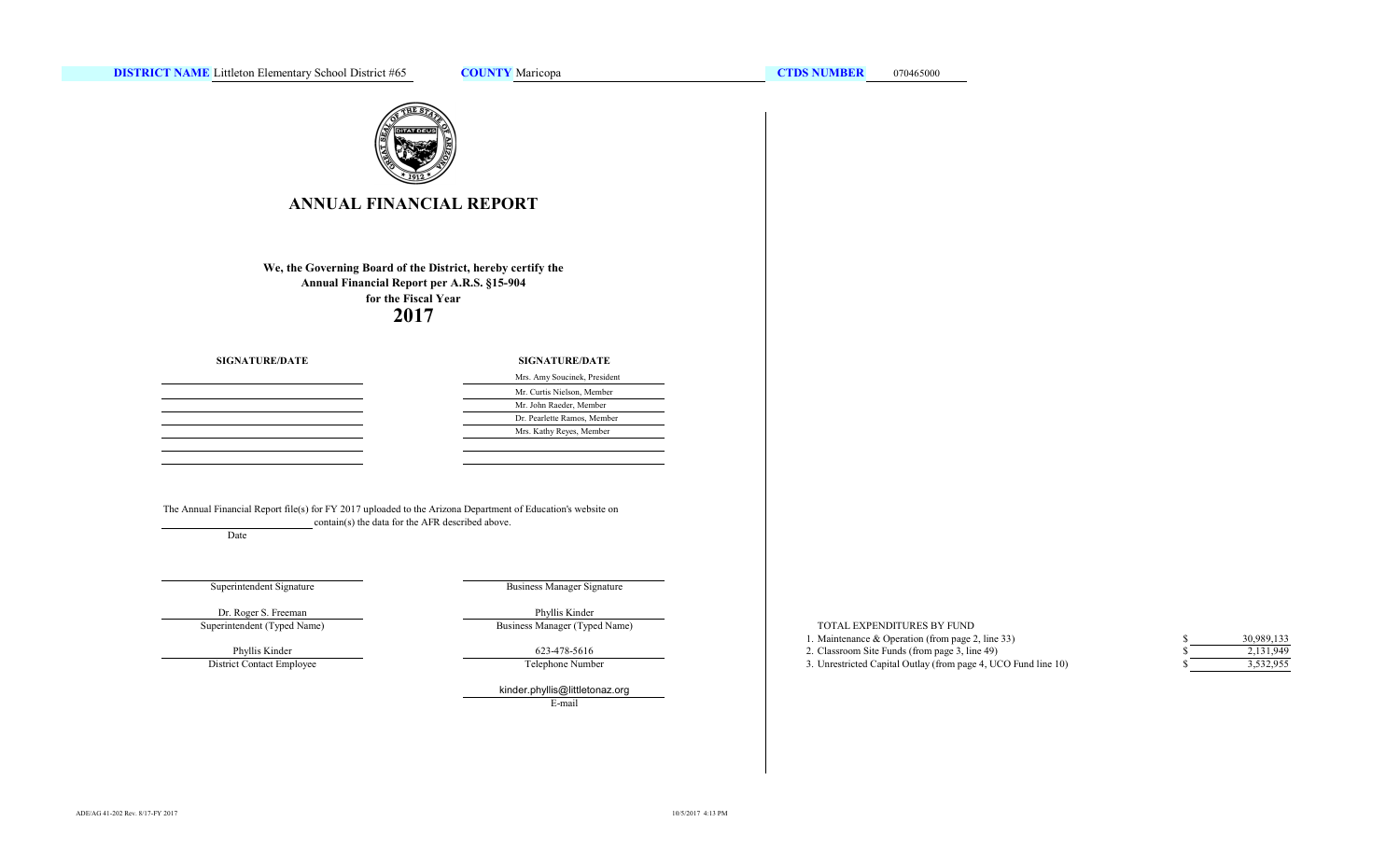| <b>DISTRICT NAME</b> Littleton Elementary School District #65                                                 |                              |                     | <b>COUNTY</b> Maricopa | <b>CTDS NUMBER</b> 070465000 |                                                                                         |
|---------------------------------------------------------------------------------------------------------------|------------------------------|---------------------|------------------------|------------------------------|-----------------------------------------------------------------------------------------|
|                                                                                                               |                              |                     |                        |                              |                                                                                         |
|                                                                                                               | <b>MAINTENANCE</b>           | <b>UNRESTRICTED</b> | <b>ADJACENT WAYS</b>   | <b>DEBT SERVICE</b>          |                                                                                         |
|                                                                                                               | <b>AND OPERATION</b>         | CAPITAL OUTLAY      |                        |                              |                                                                                         |
| <b>FUNDS AVAILABLE</b>                                                                                        | <b>FUND 001</b>              | <b>FUND 610</b>     | <b>FUND 620</b>        | <b>FUND 700</b>              |                                                                                         |
|                                                                                                               | <b>ACTUAL</b>                | <b>ACTUAL</b>       | <b>ACTUAL</b>          | <b>ACTUAL</b>                |                                                                                         |
| Beginning Fund Balance (1)                                                                                    | 2,148,363                    | 1,708,139           | 176,246                | 2,034,261                    |                                                                                         |
| <b>REVENUE</b>                                                                                                |                              |                     |                        |                              |                                                                                         |
| 1000 Local                                                                                                    |                              |                     |                        |                              |                                                                                         |
| 1110 Property Taxes                                                                                           | 7,359,419                    | 1,914,904           | 616,001                | 2,368,377 2.                 | The Maintenance and Operation Fund beginning fund balance includes the revolving<br>(1) |
| 1140 Penalties and Interest on Taxes                                                                          |                              |                     |                        |                              | account cash balance of \$<br>at 7/1/16.                                                |
| 1280 Revenue in Lieu of Taxes                                                                                 | 406,547                      | 96,711              | 31,032                 | 119,766                      |                                                                                         |
| 1310 Tuition from Individuals                                                                                 |                              |                     |                        |                              | (2)<br>The Government Property Lease Excise Tax revenue included on line 18 is          |
| 1320 Tuition from Other Arizona Districts                                                                     |                              |                     |                        |                              |                                                                                         |
| 1330 Tuition from Out-of-State Districts                                                                      |                              |                     |                        |                              |                                                                                         |
| 1340 Tuition from Other Private Sources (Other than Individuals)                                              |                              |                     |                        |                              | The Maintenance and Operation Fund ending fund balance includes the revolving<br>(3)    |
| 1350 Tuition from Other Government Sources Within Arizona                                                     |                              |                     |                        |                              | account cash balance of \$<br>at 6/30/17.                                               |
| 1360 Tuition from Other Government Sources Outside Arizona                                                    |                              |                     |                        | 10.                          |                                                                                         |
| 1410 Transportation Fees from Individuals                                                                     | -11                          |                     |                        | 11.                          |                                                                                         |
| 1420 Transportation Fees from Other Arizona Districts<br>1430 Transportation Fees from Out-of-State Districts | 12.<br>13                    |                     |                        | 12.<br>13.                   |                                                                                         |
| 1440 Transportation Fees from Other Private Sources (Other than Individuals)                                  | 14                           |                     |                        | 14.                          |                                                                                         |
| 1450 Transportation Fees from Other Government Sources Within Arizona                                         | 15.                          |                     |                        | 15.                          |                                                                                         |
| 1460 Transportation Fees from Other Government Sources Outside Arizona                                        | 16                           |                     |                        | 16.                          |                                                                                         |
| 1500 Investment Income                                                                                        | 17<br>785                    | 8,027               | 1,393                  | 17.<br>12,043                |                                                                                         |
| Other (Specify) (2) 1940; 1980; 1990                                                                          | 18<br>29,661                 | 149                 |                        | 18.                          |                                                                                         |
| Subtotal (lines 2-18)                                                                                         | 19.<br>7,796,412             | 2,019,791           | 648,426                | 2,500,186 19.                |                                                                                         |
| 2000 Intermediate                                                                                             |                              |                     |                        |                              |                                                                                         |
| 2110 County School Fund                                                                                       | 20                           |                     |                        |                              |                                                                                         |
| 2120 County Equalization Assistance                                                                           | 21<br>2,224,802              |                     |                        |                              |                                                                                         |
| 2210 Special County School Reserve Fund                                                                       | 22                           |                     |                        |                              |                                                                                         |
| Other (Specify)                                                                                               | 23.                          |                     |                        | 23.                          |                                                                                         |
| Subtotal (lines 20-23)                                                                                        | 24<br>2,224,802              | $\overline{0}$      |                        |                              |                                                                                         |
| 3000 State                                                                                                    |                              |                     |                        |                              |                                                                                         |
| 3100 Unrestricted                                                                                             | 223,508                      |                     |                        |                              |                                                                                         |
| 3110 State Equalization Assistance                                                                            | 26<br>19,717,993             |                     |                        | 26.                          |                                                                                         |
| 3120 Additional State Aid                                                                                     | 27.<br>695,272               | 9,194               |                        | 27.                          |                                                                                         |
| Other (Specify)                                                                                               | 28.                          |                     |                        | 28.                          |                                                                                         |
| Subtotal (lines 25-28)                                                                                        | 29.<br>20,636,773            | 9,194               |                        | $0 - 29.$                    |                                                                                         |
| 4000 Federal                                                                                                  |                              |                     |                        |                              |                                                                                         |
| 4100 Unrestricted Revenue Received Directly from the Federal Governmen                                        | $\overline{3}$               |                     |                        |                              |                                                                                         |
| 4200 Unrestricted Revenue Received from the Federal Government through the State                              | 31                           |                     |                        | 31.                          |                                                                                         |
| 4500 Restricted Revenue Received from the Federal Government through the State                                | 32                           |                     |                        | 32.                          |                                                                                         |
| 4700 Revenue Received from the Federal Government through Other Intermediate Agencies                         | 33                           |                     |                        | 33.                          |                                                                                         |
| 4800 Revenue in Lieu of Taxes                                                                                 | 34                           |                     |                        | 34                           |                                                                                         |
| 4900 Revenue for/on Behalf of the District                                                                    | 35                           |                     |                        | 35.                          |                                                                                         |
| Other (Specify)                                                                                               | 36                           |                     |                        | 36.                          |                                                                                         |
| Subtotal (lines 30-36)                                                                                        | 37                           |                     |                        | $0\,37.$                     |                                                                                         |
| Total Fund Revenue (lines 19, 24, 29, and 37)                                                                 | 30,657,987<br>38             | 2,028,985           | 648,426                | 2,500,186 38.                |                                                                                         |
| 5100 Issuance of Bonds                                                                                        | 39                           |                     |                        | 39.                          |                                                                                         |
| 5200 Fund Transfers-In                                                                                        | 40                           |                     |                        | 40.                          |                                                                                         |
| 5600: Other Long-term Debt Proceeds<br>Other (Specify)                                                        | $-41$                        |                     |                        | 465,697<br>41.               |                                                                                         |
| TOTAL FUNDS AVAILABLE (lines 1 and 38 through 41)                                                             | 32,806,350<br>42             | 3,737,124           | 824,672                | 5,000,144<br>42.             |                                                                                         |
| <b>Total Expenditures</b>                                                                                     | 4 <sup>5</sup><br>30,989,133 | 3,532,955           | 439,714                | 2,451,946 43.                |                                                                                         |
| 6900 Other Financing Uses and Other Items                                                                     | 44                           |                     |                        |                              |                                                                                         |
| TOTAL EXPENDITURES AND OTHER USES (lines 43 plus 44)                                                          | 45<br>30,989,133             | 3,532,955           | 439,714                | 2,451,946 45.                |                                                                                         |
| <b>ENDING FUND BALANCE (line 42 minus line 45) (3)</b>                                                        | 1,817,217<br>46              | 204,169             | 384,958                | 2,548,198 46.                |                                                                                         |
|                                                                                                               |                              |                     |                        |                              |                                                                                         |

### ADE/AG 41-202 Rev. 8/17-FY 2017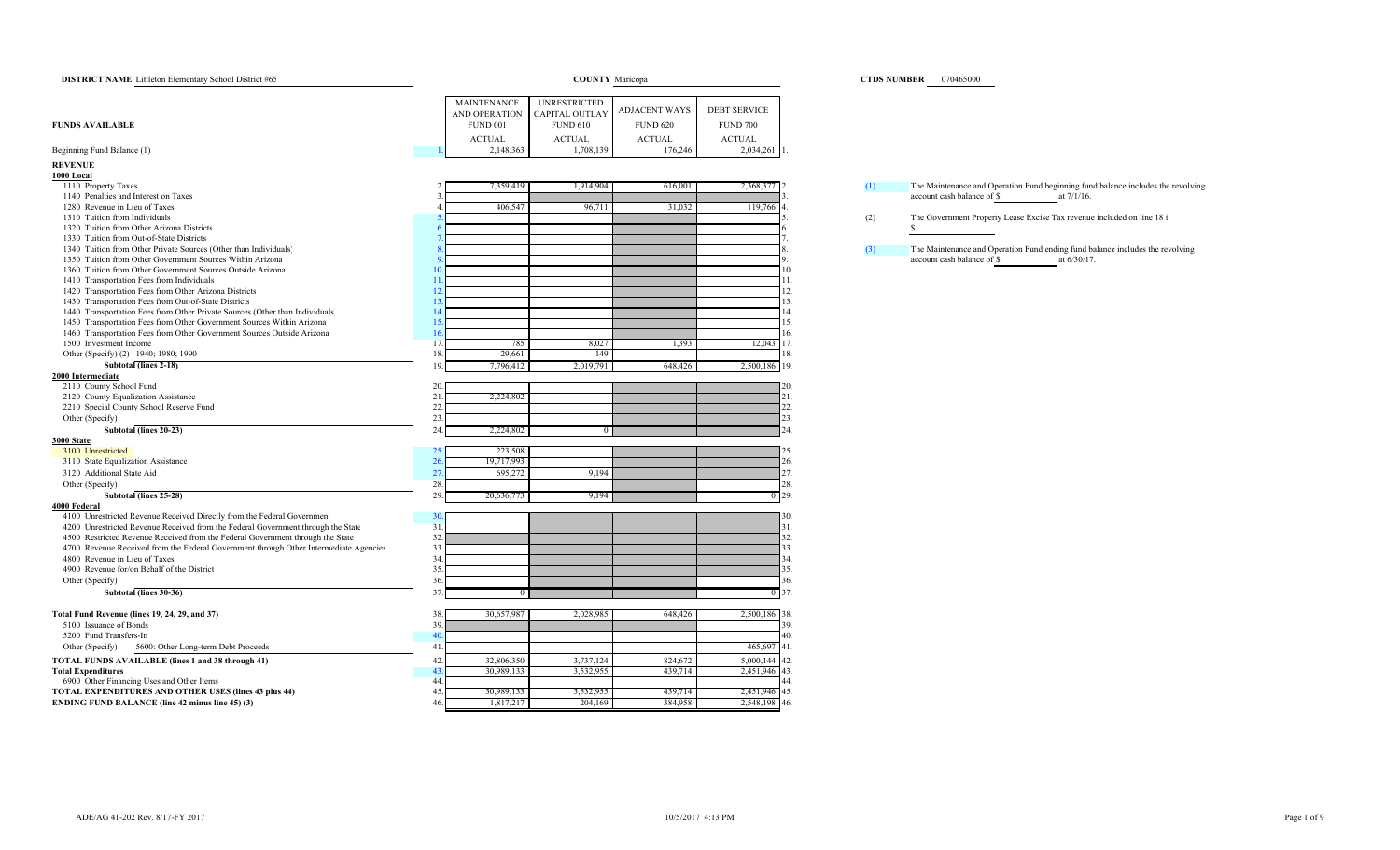**DISTRICT NAME** Littleton Elementary School District #65 070465000 **COUNTY** Maricopa **COUNTY** Maricopa **COUNTY COUNTY COUNTY COUNTY COUNTY COUNTY COUNTY COUNTY COUNTY COUNTY COUNTY COUNTY COUNTY C** 

COUNTY Maricopa

**CTDS NUMBER**

**MAINTENANCE AND OPERATION FUND (001)—EXPENDITURES**

|                                                                    |           |            | Employee  | <b>Purchased Services</b> |           |          |                     | Totals              |                     | % Increase/            |      |
|--------------------------------------------------------------------|-----------|------------|-----------|---------------------------|-----------|----------|---------------------|---------------------|---------------------|------------------------|------|
| Expenditures                                                       |           | Salaries   | Benefits  | 6300, 6400,               | Supplies  | Other    | Budget              | Actual              | Prior Year Actual   | Decrease in            |      |
| <b>100 Regular Education</b>                                       |           | 6100       | 6200      | 6500                      | 6600      | 6800     |                     |                     |                     | Actual                 |      |
| 1000 Instruction                                                   |           | 9,712,736  | 2,743,344 | 464,316                   | 174,903   | 4,040    | 13,987,773          | 13,099,339          | 12,593,716          | $4.0\%$ 1.             |      |
| 2000 Support Services                                              |           |            |           |                           |           |          |                     |                     |                     |                        |      |
| 2100 Students                                                      |           | 927,005    | 249,030   | 81,057                    | 18,921    |          | 1,289,143           | 1,276,013           | 1,069,826           | 19.3% 2.               |      |
| 2200 Instructional Staff                                           |           | 1,029,647  | 277,370   | 17,341                    | 38,002    | 11,744   | 1,401,863           | 1,374,104           | 1,247,952           | 10.1%                  |      |
| 2300 General Administration                                        |           | 557,344    | 167,287   | 59,147                    | 4,824     | 23,445   | 816,247             | 812,047             | 828,028             | $-1.9%$                |      |
| 2400 School Administration                                         |           | 1,402,482  | 396,246   | 363                       | 2,631     | 5,520    | 1,792,351           | 1,807,242           | 1,500,120           | 20.5%                  |      |
| 2500 Central Services                                              |           | 769,834    | 218,906   | 297,610                   | 53,855    | 23,288   | 1,458,854           | 1,363,493           | 1,388,296           | $-1.8%$ 6              |      |
| 2600 Operation & Maintenance of Plant                              |           | 1,218,637  | 420,929   | 1,239,444                 | 886,165   | 3,722    | 3,519,976           | 3,768,897           | 3,020,769           | 24.8%                  |      |
| 2900 Other                                                         |           |            |           |                           |           |          | $\theta$            | $\Omega$            | $\theta$            |                        |      |
|                                                                    |           |            |           |                           |           |          |                     |                     |                     | $0.0\%$<br>40.2% 9     |      |
| 3000 Operation of Noninstructional Services                        |           | 63,782     | 18,845    |                           | 6,123     |          | 103,150             | 88,750              | 63,318              | 125.1%                 |      |
| 610 School-Sponsored Cocurricular Activities                       | 10        | 4,950      | 961       |                           |           |          | 12,600              | 5,911               | 2.626               |                        |      |
| 620 School-Sponsored Athletics<br>630 Other Instructional Programs | 11<br>12. | 79,908     | 15,430    | 20,560                    | 6,382     | 1,190    | 109,436<br>$\Omega$ | 123,470<br>$\Omega$ | 112,027<br>$\Omega$ | 10.2%<br>$0.0\%$       |      |
|                                                                    |           |            |           |                           |           |          | $\Omega$            | $\Omega$            |                     |                        |      |
| 700, 800, 900 Other Programs                                       | 13        |            |           |                           |           |          |                     |                     | $\Omega$            | $0.0\%$ 13<br>8.7% 14. |      |
| Regular Education Subsection Subtotal (lines 1-13)                 | 14        | 15,766,325 | 4,508,348 | 2,179,838                 | 1,191,806 | 72,949   | 24,491,393          | 23,719,266          | 21,826,678          |                        |      |
| <b>200 Special Education</b>                                       |           |            |           |                           |           |          |                     |                     |                     |                        |      |
| 1000 Instruction                                                   | 15.       | 2,325,189  | 670,292   | 523,177                   | 5,934     |          | 3,756,439           | 3,524,592           | 3,529,793           | $-0.1\%$ 15.           |      |
| 2000 Support Services                                              |           |            |           |                           |           |          |                     |                     |                     |                        |      |
| 2100 Students                                                      | 16.       | 649,092    | 176,496   | 1,029,532                 | 14,070    | 1,000    | 1,894,422           | 1,870,190           | 1,903,155           | $-1.7\%$ 16.           |      |
| 2200 Instructional Staff                                           |           | 107,382    | 23,041    | 393                       | 2,390     |          | 105,754             | 133,206             | 63,432              | 110.0% 17.             |      |
| 2300 General Administration                                        | 18        |            |           |                           |           |          | $\theta$            | $\Omega$            | $\overline{0}$      | $0.0\%$                |      |
| 2400 School Administration                                         | 19        |            |           |                           |           |          | $\Omega$            | $\Omega$            | $\theta$            | $0.0\%$ 19.            |      |
| 2500 Central Services                                              | 20.       |            |           | 1.860                     |           |          | $\mathbf{0}$        | 1,860               | 3,312               | $-43.8\%$ 20           |      |
| 2600 Operation & Maintenance of Plant                              | 21        |            |           |                           |           |          | $\Omega$            | $\Omega$            | $\overline{0}$      | $0.0\%$                |      |
| 2900 Other                                                         | 22.       |            |           |                           |           |          | $\Omega$            | $\Omega$            | $\Omega$            | $0.0\%$                | 6122 |
| 3000 Operation of Noninstructional Services                        | 23.       | 83,501     | 28,518    |                           |           |          | $\mathbf{0}$        | 112,019             | $\overline{0}$      |                        | つく   |
| Subtotal (lines 15-23)                                             | 24        | 3,165,164  | 898,347   | 1,554,962                 | 22,394    | 1,000    | 5,756,615           | 5,641,867           | 5,499,692           | $2.6\%$ 24.            |      |
| <b>400 Pupil Transportation</b>                                    | 25.       | 803,073    | 262,499   | 50,645                    | 205,159   | 1,667    | 1,385,093           | 1,323,043           | 1,180,167           | 12.1% 25.              |      |
| 510 Desegregation                                                  |           |            |           |                           |           |          |                     |                     |                     |                        |      |
| (from Districtwide Desegregation Expenditures, page 2, line 44)    | 26.       |            |           |                           | $\Omega$  | $\Omega$ | $\Omega$            |                     | $\Omega$            | $0.0\%$ 26.            |      |
| 520 Special K-3 Program Override                                   |           |            |           |                           |           |          |                     |                     |                     |                        |      |
| (from Supplement, page 1, line 10)                                 | 27.       |            | $\Omega$  | $\sqrt{ }$                | $\Omega$  | $\Omega$ | $\Omega$            | $\Omega$            | $\theta$            | $0.0\%$ 27.            |      |
| <b>530 Dropout Prevention Programs</b>                             |           |            |           |                           |           |          |                     |                     |                     |                        |      |
| 1000 Instruction                                                   | 28.       |            |           |                           |           |          |                     |                     |                     | $0.0\%$ 28.            |      |
| 2000-3000 Support Serv. & Oper. of Noninstructional Serv.          | 29.       |            |           |                           |           |          |                     | $\theta$            | $\overline{0}$      | $0.0\%$ 29             |      |
| Subtotal (lines 28 and 29)                                         | 30.       | $\Omega$   | $\Omega$  | $\Omega$                  | $\Omega$  | $\Omega$ | $\overline{0}$      | $\overline{0}$      | $\overline{0}$      | $0.0\%$ 30.            |      |
| 540 Joint Career and Technical Education and Vocational            |           |            |           |                           |           |          |                     |                     |                     |                        |      |
| <b>Education Center</b> (from Supplement, page 1, line 20)         | 31        |            |           |                           | $\Omega$  | $\Omega$ | $\Omega$            |                     |                     | $0.0\%$ 31.            |      |
| 550 K-3 Reading Program                                            | 32.       | 237,416    | 65,721    | 1,820                     |           |          | 308,409             | 304,957             | 304,203             | $0.2\%$ 32.            |      |
| Total Expenditures (lines 14, 24-27, 30-32)                        | 33.       | 19,971,978 | 5,734,915 | 3,787,265                 | 1,419,359 | 75,616   | 31,941,510          | 30,989,133          | 28,810,740          | 7.6% 33.               |      |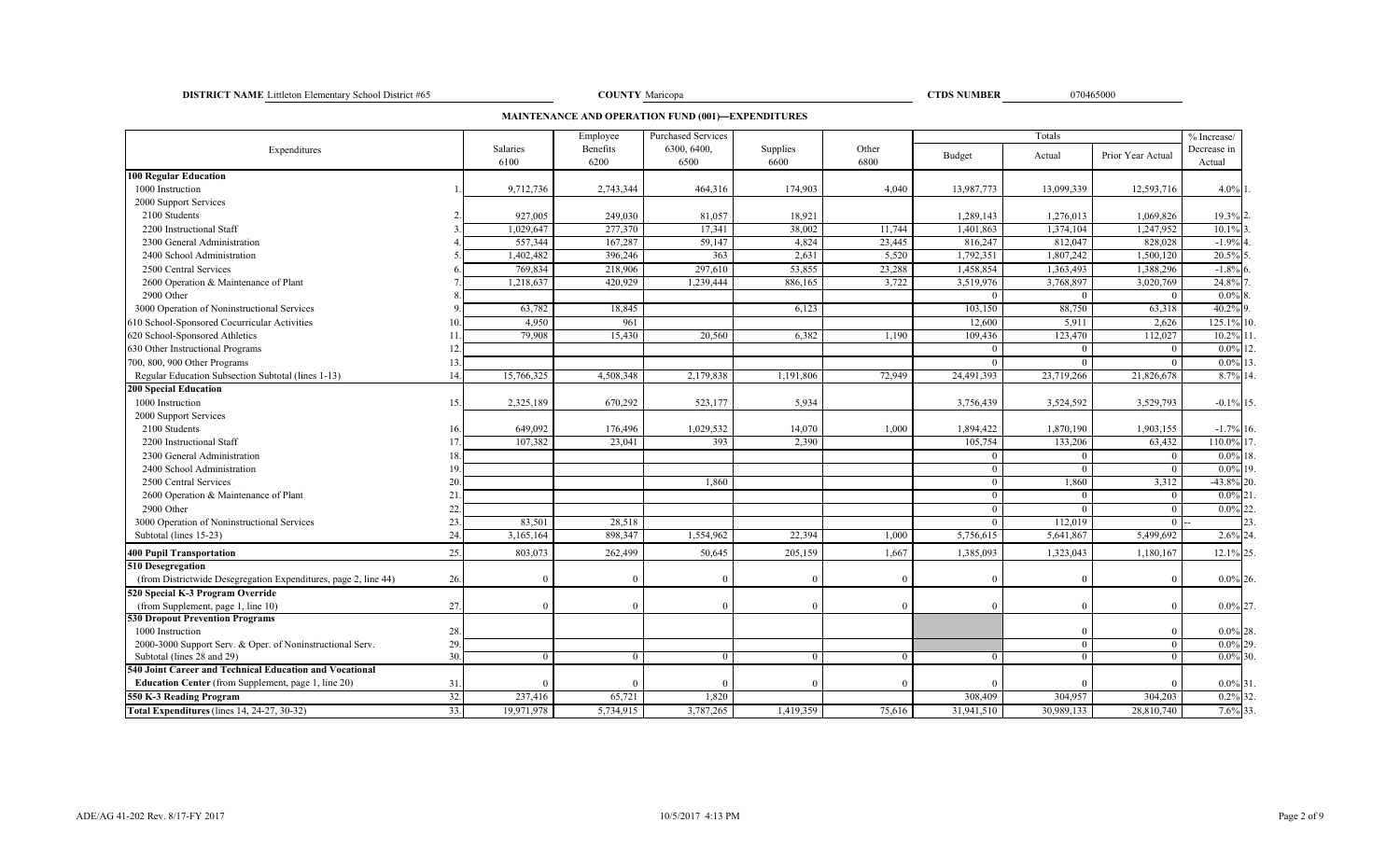### **DISTRICT NAME** Littleton Elementary School District #65 Maricopa **DISTRICT NAME COUNTY MARICOPA COUNTY Maricopa COUNTY Maricopa COUNTY Maricopa COUNTY MARICOPA COUNTY COUNTY COUNTY COUNTY COUNTY COUNTY**

CTDS NUMBER 070465000

## **CLASSROOM SITE FUNDS (011, 012, AND 013)—REVENUES, EXPENDITURES, AND FUND BALANCES**

|                                                                                      |                | Beginning      |           |                 |                          | <b>Purchased Services</b> |            | Interest on     |                          | <b>Total Expenditures</b> |                          | % Increase            | Ending          |
|--------------------------------------------------------------------------------------|----------------|----------------|-----------|-----------------|--------------------------|---------------------------|------------|-----------------|--------------------------|---------------------------|--------------------------|-----------------------|-----------------|
| Revenues and Expenditure Function Codes                                              |                | Fund           | Actual    | Salaries        | <b>Employee Benefits</b> | 6300, 6400, 6500          | Supplies   | Short-Term Debt | Budget                   | Actual                    | Prior Year Actual        | Decrease in<br>Actual | Fund            |
| <b>Classroom Site Fund 011 - Base Salary</b>                                         |                | <b>Balance</b> | Revenues  | 6100            | 6200                     | 6810, 6890 (1)            | 6600       | 6850(1)         |                          |                           |                          |                       | Balance         |
| Revenues                                                                             |                |                |           |                 |                          |                           |            |                 |                          |                           |                          |                       |                 |
| CSF Allocation (20%)                                                                 |                |                | 429,419   |                 |                          |                           |            |                 |                          |                           |                          |                       |                 |
| Interest Income                                                                      |                |                | 1,611     |                 |                          |                           |            |                 |                          |                           |                          |                       |                 |
| Total Revenues (lines 1 and 2)                                                       |                |                | 431.030   |                 |                          |                           |            |                 |                          |                           |                          |                       |                 |
| Expenditures<br>100 Regular Education                                                |                |                |           |                 |                          |                           |            |                 |                          |                           |                          |                       |                 |
| 1000 Instruction                                                                     |                |                |           | 220,371         | 56.151                   |                           |            |                 | 597,281                  | 276,522                   | 255,511                  | 8.2%                  |                 |
| 2100 Support Services - Students                                                     |                |                |           | 5,400           | 1,396                    |                           |            |                 |                          | 6,796                     | 3,071                    | 121.39                |                 |
| 2200 Support Services - Instructional Staft                                          |                |                |           | 14,372          | 3,626                    |                           |            |                 | 34,550                   | 17,998                    | 16,403                   | 9.7%                  |                 |
| Program 100 Subtotal (lines 4-6)                                                     |                |                |           | 240,143         | 61,173                   |                           |            |                 | 631,831                  | 301,316                   | 274,985                  | 9.6%                  |                 |
| 200 Special Education                                                                |                |                |           |                 |                          |                           |            |                 |                          |                           |                          |                       |                 |
| 1000 Instruction                                                                     |                |                |           | 32,779          | 8,233                    |                           |            |                 | 44,500                   | 41,012                    | 40,281<br>$\overline{0}$ | 1.8%                  |                 |
| 2100 Support Services - Students                                                     | 10             |                |           | 3,117           | 636                      |                           |            |                 | 31,320<br>$\overline{0}$ | 3.753                     | 2,093                    | 0.0%<br>79.3%         |                 |
| 2200 Support Services - Instructional Staff<br>Program 200 Subtotal (lines 8-10)     | 11             |                |           | 35,896          | 8,869                    |                           |            |                 | 75,820                   | 44,765                    | 42,374                   | 5.6%                  |                 |
| Other Programs (Specify)                                                             |                |                |           |                 |                          |                           |            |                 |                          |                           |                          |                       |                 |
| 1000 Instruction                                                                     | 12             |                |           |                 |                          |                           |            |                 |                          |                           | $\Omega$                 | 0.0%                  |                 |
| 2100 Support Services - Students                                                     | 1 <sup>2</sup> |                |           |                 |                          |                           |            |                 |                          |                           |                          | 0.0%                  |                 |
| 2200 Support Services - Instructional Staff                                          | 14             |                |           |                 |                          |                           |            |                 | $\Omega$                 |                           |                          | 0.0%                  |                 |
| Other Programs Subtotal (lines 12-14)                                                | 15             |                |           |                 |                          |                           |            |                 |                          |                           | $\Omega$                 | $0.0\%$               |                 |
| Total Classroom Site Fund 011 - Base Salary                                          | 16             | 250,594        | 431,030   | 276,039         | 70,042                   |                           |            |                 | 707,651                  | 346,081                   | 317,359                  | 9.1%                  | 335,543         |
| Classroom Site Fund 012 - Performance Pay<br>Revenues                                |                |                |           |                 |                          |                           |            |                 |                          |                           |                          |                       |                 |
| CSF Allocation (40%)                                                                 | 17.            |                | 858,837   |                 |                          |                           |            |                 |                          |                           |                          |                       |                 |
| Interest Income                                                                      | 18             |                | 2,389     |                 |                          |                           |            |                 |                          |                           |                          |                       |                 |
| Total Revenues (lines 17 and 18)                                                     | 19.            |                | 861,226   |                 |                          |                           |            |                 |                          |                           |                          |                       |                 |
| Expenditures                                                                         |                |                |           |                 |                          |                           |            |                 |                          |                           |                          |                       |                 |
| 100 Regular Education                                                                |                |                |           |                 |                          |                           |            |                 |                          |                           |                          |                       |                 |
| 1000 Instruction                                                                     | 20             |                |           | 611,865         | 123,102                  |                           |            |                 | 1,237,040                | 734,967                   | 805,774                  | $-8.8%$               |                 |
| 2100 Support Services - Students                                                     | 21             |                |           | 14,301          | 2,892                    |                           |            |                 | 28,200                   | 17,193                    | 8,261                    | 108.1%                |                 |
| 2200 Support Services - Instructional Staft                                          | 22<br>23       |                |           | 32,905          | 6,574                    |                           |            |                 |                          | 39,47                     | 47,581                   | $-17.09$              |                 |
| Program 100 Subtotal (lines 20-22)<br>200 Special Education                          |                |                |           | 659,071         | 132,568                  |                           |            |                 | 1,265,240                | 791,639                   | 861,616                  | $-8.1%$               |                 |
| 1000 Instruction                                                                     | 24             |                |           | 100,161         | 20,101                   |                           |            |                 | 249,324                  | 120,262                   | 84,172                   | 42.9%                 |                 |
| 2100 Support Services - Students                                                     | 25             |                |           |                 |                          |                           |            |                 | 6,300                    | $^{\prime}$               | $\Omega$                 | 0.0%                  |                 |
| 2200 Support Services - Instructional Staft                                          | 26             |                |           | 10,208          | 1,980                    |                           |            |                 | $\Omega$                 | 12,188                    | 7,155                    | 70.3%                 |                 |
| Program 200 Subtotal (lines 24-26)                                                   | 27             |                |           | 110,369         | 22,081                   |                           |            |                 | 255,624                  | 132,450                   | 91,327                   | 45.0%                 |                 |
| Other Programs (Specify)                                                             |                |                |           |                 |                          |                           |            |                 |                          |                           |                          |                       |                 |
| 1000 Instruction                                                                     | 28             |                |           |                 |                          |                           |            |                 |                          |                           | $\Omega$                 | 0.0%                  |                 |
| 2100 Support Services - Students                                                     | 29             |                |           |                 |                          |                           |            |                 |                          | $\Omega$                  | $\Omega$                 | 0.0%                  |                 |
| 2200 Support Services - Instructional Staff<br>Other Programs Subtotal (lines 28-30) | 30<br>31       |                |           |                 |                          |                           |            |                 |                          |                           | $\mathbf{0}$<br>$\Omega$ | 0.0%<br>0.0%          |                 |
| Total Classroom Site Fund 012 - Performance Pay                                      | 32.            | 643,346        | 861,226   | 769,440         | 154,649                  |                           |            |                 | 1.520,864                | 924.089                   | 952,943                  | $-3.0%$               | 580,483         |
| Classroom Site Fund 013 - Other                                                      |                |                |           |                 |                          |                           |            |                 |                          |                           |                          |                       |                 |
| Revenues                                                                             |                |                |           |                 |                          |                           |            |                 |                          |                           |                          |                       |                 |
| CSF Allocation (40%)                                                                 | 33             |                | 858,837   |                 |                          |                           |            |                 |                          |                           |                          |                       |                 |
| Interest Income                                                                      | 34             |                | 4,122     |                 |                          |                           |            |                 |                          |                           |                          |                       |                 |
| Total Revenues (lines 33 and 34)                                                     | 35             |                | 862,959   |                 |                          |                           |            |                 |                          |                           |                          |                       |                 |
| Expenditures                                                                         |                |                |           |                 |                          |                           |            |                 |                          |                           |                          |                       |                 |
| 100 Regular Education<br>1000 Instruction                                            | 36             |                |           | 566,950         | 131,588                  |                           |            |                 | 1,300,957                | 698,538                   | 420,877                  | 66.0%                 |                 |
| 2100 Support Services - Students                                                     | 37             |                |           | 13,744          | 3,209                    |                           |            |                 | 55,300                   | 16,953                    | 5.060                    | 235.0%                |                 |
| 2200 Support Services - Instructional Staft                                          | 38             |                |           | 32,501          | 7,594                    |                           |            |                 |                          | 40,095                    | 27,018                   | 48.4%                 |                 |
| Program 100 Subtotal (lines 36-38)                                                   | 39.            |                |           | 613,195         | 142,391                  |                           | $\Omega$   |                 | 1,356,257                | 755,586                   | 452,955                  | 66.8%                 |                 |
| 200 Special Education                                                                |                |                |           |                 |                          |                           |            |                 |                          |                           |                          |                       |                 |
| 1000 Instruction                                                                     | 40             |                |           | 80,775          | 18,573                   |                           |            |                 | 269,196                  | 99,348                    | 66,350                   | 49.7%                 |                 |
| 2100 Support Services - Students                                                     | 41             |                |           |                 |                          |                           |            |                 |                          |                           | $\Omega$                 | 0.0%                  |                 |
| 2200 Support Services - Instructional Staft                                          | 42             |                |           | 5,691<br>86,466 | 1,154                    | $\Omega$                  | $\Omega$   |                 | 299                      | 6.845                     | 3,448                    | 98.5%                 |                 |
| Program 200 Subtotal (lines 40-42)<br>530 Dropout Prevention Programs                | 43             |                |           |                 | 19,727                   |                           |            |                 | 269,495                  | 106,193                   | 69,798                   | 52.1%                 |                 |
| 1000 Instruction                                                                     | 44             |                |           |                 |                          |                           |            |                 |                          |                           |                          | 0.0%                  |                 |
| Other Programs (Specify)                                                             |                |                |           |                 |                          |                           |            |                 |                          |                           |                          |                       |                 |
| 1000 Instruction                                                                     | 45             |                |           |                 |                          |                           |            |                 |                          |                           |                          | 0.0%                  |                 |
| 2100, 2200 Support Serv. Students & Instructional Staf                               | 46             |                |           |                 |                          |                           |            |                 | $\Omega$                 | $\overline{0}$            | $\overline{0}$           | 0.0%                  | 16              |
| Other Programs Subtotal (lines 45 and 46)                                            | 47             |                |           |                 |                          | $^{\circ}$                | $^{\circ}$ |                 | $\Omega$                 | $\Omega$                  | $\sqrt{2}$               | $0.0\%$               |                 |
| Total Classroom Site Fund 013 - Other                                                | 48             | 740,372        | 862,959   | 699,661         | 162,118                  |                           |            |                 | 1,625,752                | 861,779                   | 522,753                  | 64.9%                 | 741,552<br>18   |
| Total Classroom Site Funds (lines 16, 32, and 48                                     | 49.            | 1,634,312      | 2,155,215 | 1,745,140       | 386,809                  |                           |            |                 | 3,854,267                | 2,131,949                 | 1,793,055                | 18.9%                 | 49<br>1,657,578 |

(1) Include amounts expended for registered warrant expense in Funds 011, 012, and 013 on lines 16, 32, and 48, respectively.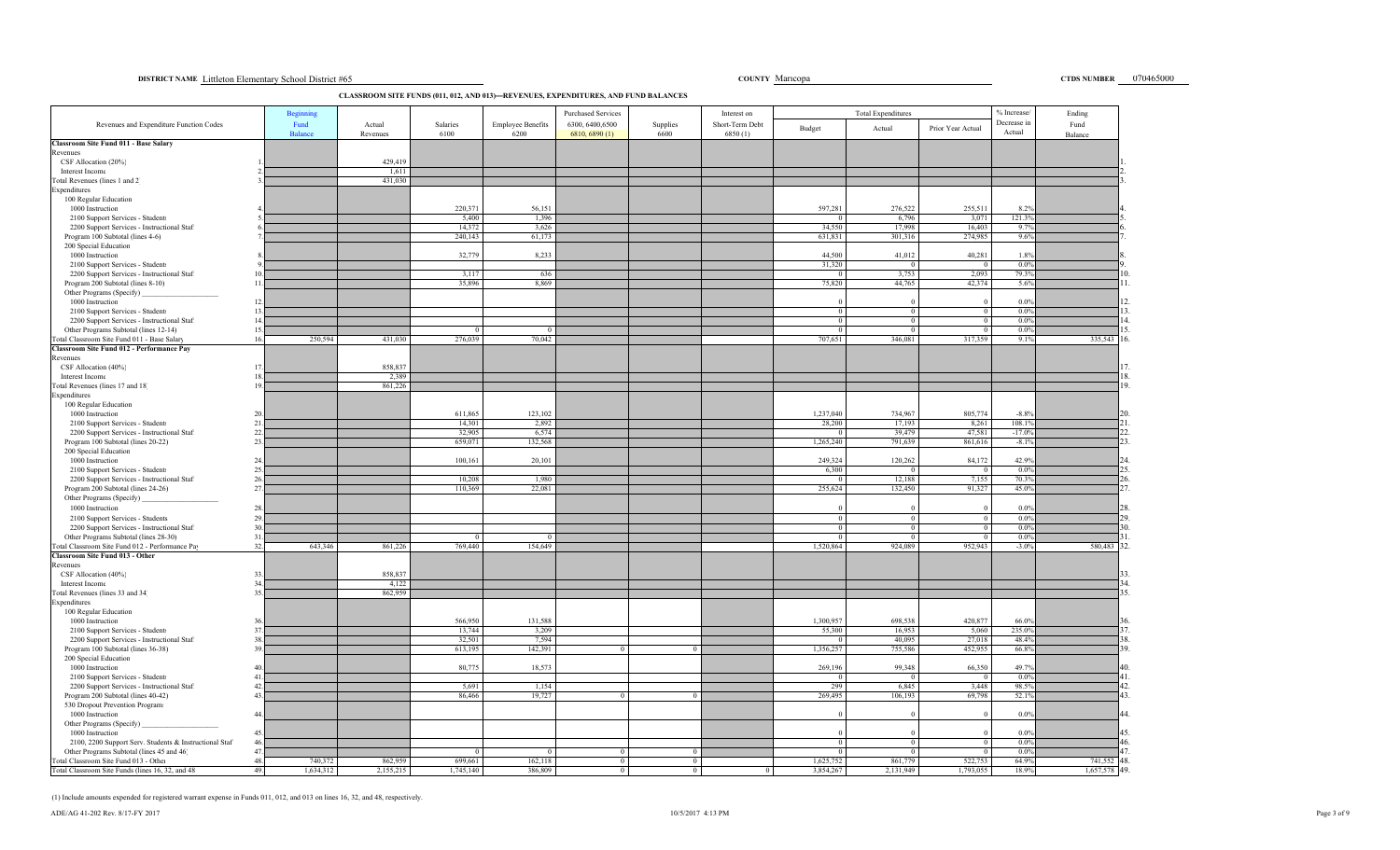### **DISTRICT NAME** Littleton Elementary School District #65 **COUNTY**

### **TIPS** Number 2008 **CTDS NUMBER** 070465000

## **UNRESTRICTED CAPITAL OUTLAY (610) FUND—EXPENDITURES**

|                                                    |      |         | Library Books,            |           |               |                  |                  |           | Totals    |                   | %           |
|----------------------------------------------------|------|---------|---------------------------|-----------|---------------|------------------|------------------|-----------|-----------|-------------------|-------------|
|                                                    |      |         | Textbooks, &              |           | Redemption of |                  | All Other        |           |           |                   | Increase/   |
| Expenditures                                       |      | Rentals | <b>Instructional Aids</b> | Property  | Principal     | Interest         | Object Codes     | Budget    | Actual    | Prior Year Actual | Decrease    |
|                                                    |      | 6440    | 6641-6643                 | 6700      | 6831, 6832    | 6841, 6842, 6850 | (excluding 6900) |           |           |                   | in Actual   |
| Unrestricted Capital Outlay Override (1)           |      |         | 889,848                   | 1,424,463 |               |                  | 588,886          | 2,788,945 | 2,903,197 | 1,662,653         | 74.6%       |
| <b>Unrestricted Capital Outlay Fund 610 (2)</b>    |      |         |                           |           |               |                  |                  |           |           |                   |             |
| 1000 Instruction                                   |      |         | 860,366                   | 1,009,299 |               |                  |                  | 1,887,774 | 1,869,665 | 535,453           | 249.2% 2    |
| 2000 Support Services                              |      |         |                           |           |               |                  |                  |           |           |                   |             |
| 2100, 2200 Students and Instructional Staff        |      |         | 37,910                    | 65,157    |               |                  |                  | 878,609   | 103,067   | 149,502           | $-31.1\%$ 3 |
| 2300, 2400, 2500, 2900 Administration              |      |         |                           | 219,355   |               |                  |                  | 160,264   | 219,355   | 493,847           | $-55.6%$ 4  |
| 2600 Operation & Maintenance of Plant              |      |         |                           | 152,412   |               |                  | 13,584           | 111,200   | 165,996   | 173,541           | $-4.3\%$ 5  |
| 2700 Student Transportation                        |      |         |                           | 6,407     |               |                  |                  | 16,820    | 6,407     | 149,111           | $-95.7\%$ 6 |
| 3000 Operation of Noninstructional Services        |      |         |                           |           |               |                  |                  | 101,337   |           | 29,738            | $-100.0\%$  |
| 4000 Facilities Acquisition and Construction       |      |         |                           | 159.929   |               |                  | 876,869          | 878,871   | 1,036,798 | 330,741           | 213.5% 8    |
| 5000 Debt Service                                  |      |         |                           |           | 102,727       | 28,940           |                  | 300,275   | 131,667   | 123,329           | $6.8\%$ 9.  |
| Total Unrestricted Capital Outlay Fund (lines 2-9) | 10.1 |         | 898,276                   | 1,612,559 | 102,727       | 28,940           | 890,453          | 4,335,150 | 3,532,955 | 1,985,262         | 78.0% 10    |

(1) Amounts in the Unrestricted Capital Outlay Override, line 1 above, must also be included in the Unrestricted Capital Outlay Fund (610) individual line items. (2) Expenditures, if any, in the Unrestricted Capital Outlay Fund on lines 2-9 for the K-3 Reading Program as described in A.R.S. §15-211: **Budget** \$0 **Actual** \$0

# **OTHER FUNDS—REQUIRED CAPITAL EXPENDITURE DETAIL [A.R.S. §15-904(B)]**

|                                                         |     | UNRESTRICTED CAPITAL OUTLAY |                 |               | <b>BOND BUILDING</b> |               | <b>NEW SCHOOL FACILITIES</b> |               | <b>ADJACENT WAYS</b> |
|---------------------------------------------------------|-----|-----------------------------|-----------------|---------------|----------------------|---------------|------------------------------|---------------|----------------------|
| <b>Selected Expenditures by Object Code</b>             |     |                             | <b>Fund 610</b> |               | <b>Fund 630</b>      |               | <b>Fund 695</b>              |               | <b>Fund 620</b>      |
|                                                         |     | <b>BUDGET</b>               | <b>ACTUAL</b>   | <b>BUDGET</b> | <b>ACTUAL</b>        | <b>BUDGET</b> | <b>ACTUAL</b>                | <b>BUDGET</b> | <b>ACTUAL</b>        |
| <b>Total Fund Expenditures</b>                          |     | 4,335,150                   | 3,532,955       | 830,493       | 876,195              |               |                              | 625,000       | 439,714 1            |
| 6150 Classified Salaries                                |     |                             |                 |               |                      |               |                              |               |                      |
| 6200 Employee Benefits                                  |     |                             |                 |               |                      |               |                              |               |                      |
| 6450 Construction Services                              |     | 878,871                     | 876,869         | 648,556       | 672,995              |               |                              |               | 398,376 4.           |
| 6710 Land and Improvements                              |     |                             |                 |               |                      |               |                              | 625,000       |                      |
| 6720 Buildings and Improvements                         |     |                             |                 |               |                      |               |                              |               |                      |
| 673X Furniture and Equipment                            |     | 220,387                     | 116,978         | 31,598        | 30,545               |               |                              |               |                      |
| 673X Vehicles                                           |     | 10,670                      | 40,417          |               |                      |               |                              |               | 8.                   |
| 673X Technology-Related Hardware and Software           |     | ,734,948                    | 1,455,164       | 100,339       | 97,228               |               |                              |               |                      |
| 6831, 6832 Redemption of Principal                      | 10  | 225,000                     | 102,727         |               |                      |               |                              |               | 10.                  |
| 6841, 6842, 6850 Interest                               |     | 68,273                      | 28,940          |               |                      |               |                              |               | 11.                  |
| Total (lines 2-11)                                      | 12. | 3,138,149                   | 2,621,095       | 780,493       | 800,768              |               |                              | 625,000       | 398,376 12           |
| Total amounts reported on lines 1 through 10 above for: |     |                             |                 |               |                      |               |                              |               |                      |
| Renovation                                              | 13. | 878,871                     | 876,869         |               |                      |               |                              |               | 13                   |
| New Construction                                        | 14  |                             |                 | 648,556       | 672,995              |               |                              |               | 398,376 14           |
| Other                                                   | 15. | 2,259,278                   | 1,744,226       | 131,937       | 127,773              |               |                              | 625,000       | 15                   |
| Total (lines 13-15)                                     | 16. | 3,138,149                   | 2,621,095       | 780,493       | 800,768              |               |                              | 625,000       | 398,376 16           |

### **Funds 610, 630, 695, and 620**

| 1. New construction cost per square foot |  |
|------------------------------------------|--|
| 2. Land acquisition costs                |  |

| <b>CAPITAL ASSETS AS OF</b><br><b>JUNE 30, 2017</b> |              |                  |
|-----------------------------------------------------|--------------|------------------|
| Land and Improvements                               | \$1,189,238  |                  |
| Buildings and Improvements                          | \$83,556,137 | 2.               |
| Furniture, Equipment, Vehicles,<br>and Technology   | \$7,844,107  | $\overline{3}$ . |
| <b>Construction</b> in Progress                     |              | 4.               |
| Total                                               | \$92,589,482 |                  |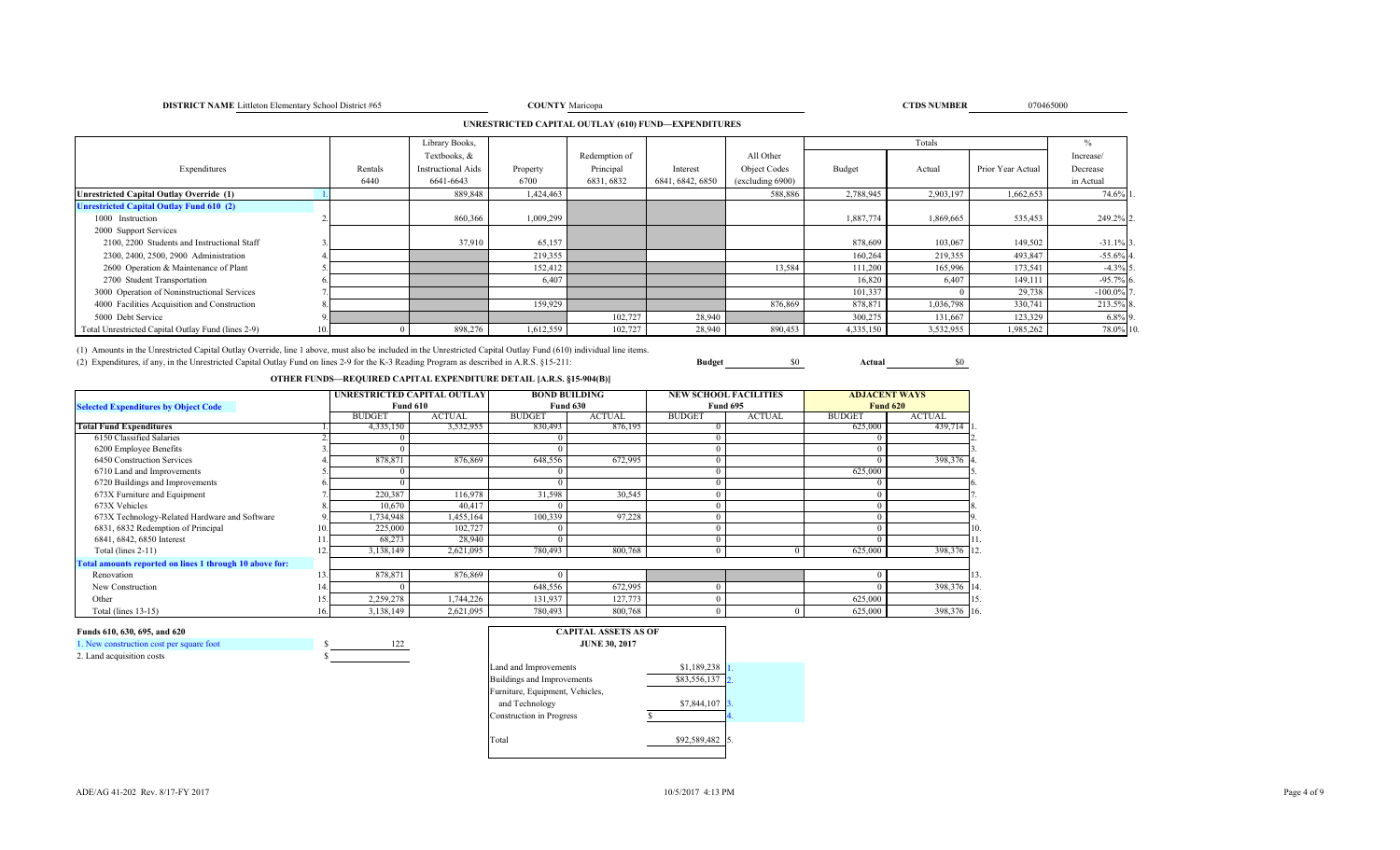**DISTRICT NAME** Littleton Elementary School District #65 **COUNTY** Maricopa **COUNTY** Maricopa **COUNTY** Maricopa **COUNTY** Maricopa **COUNTY** Maricopa **COUNTY** Maricopa **COUNTY COUNTY COUNTY COUNTY COUNTY COUNTY CO** 

COUNTY Maricopa

## **FEDERAL AND STATE PROJECTS**

|                                                              |    |                     |                | <b>FUND TRANSFERS</b> |                     |               |                        |                 |
|--------------------------------------------------------------|----|---------------------|----------------|-----------------------|---------------------|---------------|------------------------|-----------------|
|                                                              |    | <b>BEGINNING</b>    |                | IN (OUT) 5200         |                     |               | <b>ENDING FUND</b>     |                 |
|                                                              |    | <b>FUND BALANCE</b> | <b>REVENUE</b> | $(6910 \& 6930)$ (1)  | <b>EXPENDITURES</b> |               | <b>BALANCE</b>         |                 |
| <b>FEDERAL PROJECTS</b>                                      |    | <b>ACTUAL</b>       | <b>ACTUAL</b>  | <b>ACTUAL</b>         | <b>BUDGET</b>       | <b>ACTUAL</b> | <b>ACTUAL</b>          |                 |
| 100-130 ESEA Title I - Helping Disadvantaged Children        |    | (551, 598)          | 1,815,136      | (131, 259)            | 1,417,409           | 1,251,155     | (118, 876)             |                 |
| 140-150 ESEA Title II - Prof. Development and Technology     |    | (43, 042)           | 152,442        | (11, 397)             | 152,574             | 105.101       | $(7,098)$ <sup>2</sup> |                 |
| 160 ESEA Title IV - 21st Century Schools                     |    |                     |                |                       |                     |               |                        |                 |
| 170-180 ESEA Title V - Promote Informed Parent Choice        |    |                     |                |                       |                     |               |                        |                 |
| 190 ESEA Title III - Limited English & Immigrant Students    |    | (26, 466)           | 109,769        | (200)                 | 168,939             | 130,474       | $(47,371)$ 5           |                 |
| 200 ESEA Title VII - Indian Education                        |    |                     |                |                       |                     |               |                        | 0.16            |
| 210 ESEA Title VI - Flexibility and Accountability           |    |                     |                |                       |                     |               |                        |                 |
| 220 IDEA Part B                                              |    | (210, 047)          | 885.243        | (21, 336)             | 940,327             | 764,479       | $(110,619)$ 8          |                 |
| 230 Johnson-O'Malley                                         |    |                     |                |                       | $\Omega$            |               |                        | $0\,$ 9         |
| 240 Workforce Investment Act                                 |    |                     |                |                       |                     |               |                        | 0 <sup>10</sup> |
| 250 AEA-Adult Education                                      |    |                     |                |                       |                     |               |                        | $0\vert 11$     |
| 260-270 Vocational Education - Basic Grants                  |    |                     |                |                       |                     |               |                        | 0 1 1 2         |
| 280 ESEA Title X - Homeless Education                        |    |                     |                |                       |                     |               |                        | $0$   13        |
| 290 Medicaid Reimbursement                                   |    | 1,233,874           | 315,576        |                       | 697.725             | 247,972       | 1,301,478 14           |                 |
| 374 E-Rate                                                   |    | 37,336              | 111,845        |                       | 127,782             | 125,587       | 23,594 15              |                 |
| 378 Impact Aid                                               | 16 |                     |                |                       | $\Omega$            |               |                        | $0\,116$        |
| 300-399 Other Federal Projects (Besides E-Rate & Impact Aid) |    | (66, 928)           | 116,648        | (3,751)               | 138,386             | 7,723         | 38,246 17              |                 |
| <b>Total Federal Project Funds (lines 1-17)</b>              | 18 | 373,129             | 3,506,659      | (167, 943)            | 3,643,142           | 2,632,491     | 18. 079,354            |                 |
| <b>STATE PROJECTS</b>                                        |    |                     |                |                       |                     |               |                        |                 |
| 400 Vocational Education                                     | 19 |                     |                |                       |                     |               |                        | $0$ 19          |
| 410 Early Childhood Block Grant                              | 20 |                     |                |                       |                     |               |                        | $0\vert 20$     |
| 420 Ext. School Yr. - Pupils with Disabilities               | 21 |                     |                |                       | $\Omega$            |               |                        | $0\vert 21$     |
| 425 Adult Basic Education                                    |    |                     |                |                       |                     |               |                        | $0\vert 22$     |
| 430 Chemical Abuse Prevention Programs                       | 23 |                     |                |                       | $\Omega$            |               |                        | $0$ 23.         |
| 435 Academic Contests                                        | 24 |                     |                |                       | $\Omega$            |               |                        | $0 \; 24$       |
| 450 Gifted Education                                         | 25 |                     |                |                       | $\overline{0}$      |               |                        | $0$ 25          |

460 Environmental Special Plate 197,284 26. 166,945 65,109 0 34,770 197,284 26. 166,945 197,284 26. 465-499 Other State Projects 27. 27. 2001 27. 2002 27. 2003 27. 2003 27. 2004 28: 2004 28: 2006,945 0 933 27. **Total State Project Funds (lines 19-27)** 28. 28. 167,876 65,111 65,111 166,945 166,945 34,770 34,770 198,217 **Total Federal and State Projects (lines 18 and 28)** 29. **541,005** 3,571,770 (167,943) 3,810,087 2,667,261 1,277,571 29.

(1) In accordance with the USFR Chart of Accounts, the Impact Aid Fund may transfer monies (object code 6930) to the M&O and Teacherage Funds; the Impact Aid Fund may also receive transfers in (5200) from the Impact Aid Re Building and Impact Aid Revenue Bond Debt Service Funds; all other Federal Projects Funds may only make transfers-out to the Indirect Costs Fund (object code 6910) based on an approved indirect cost rate, and may not recei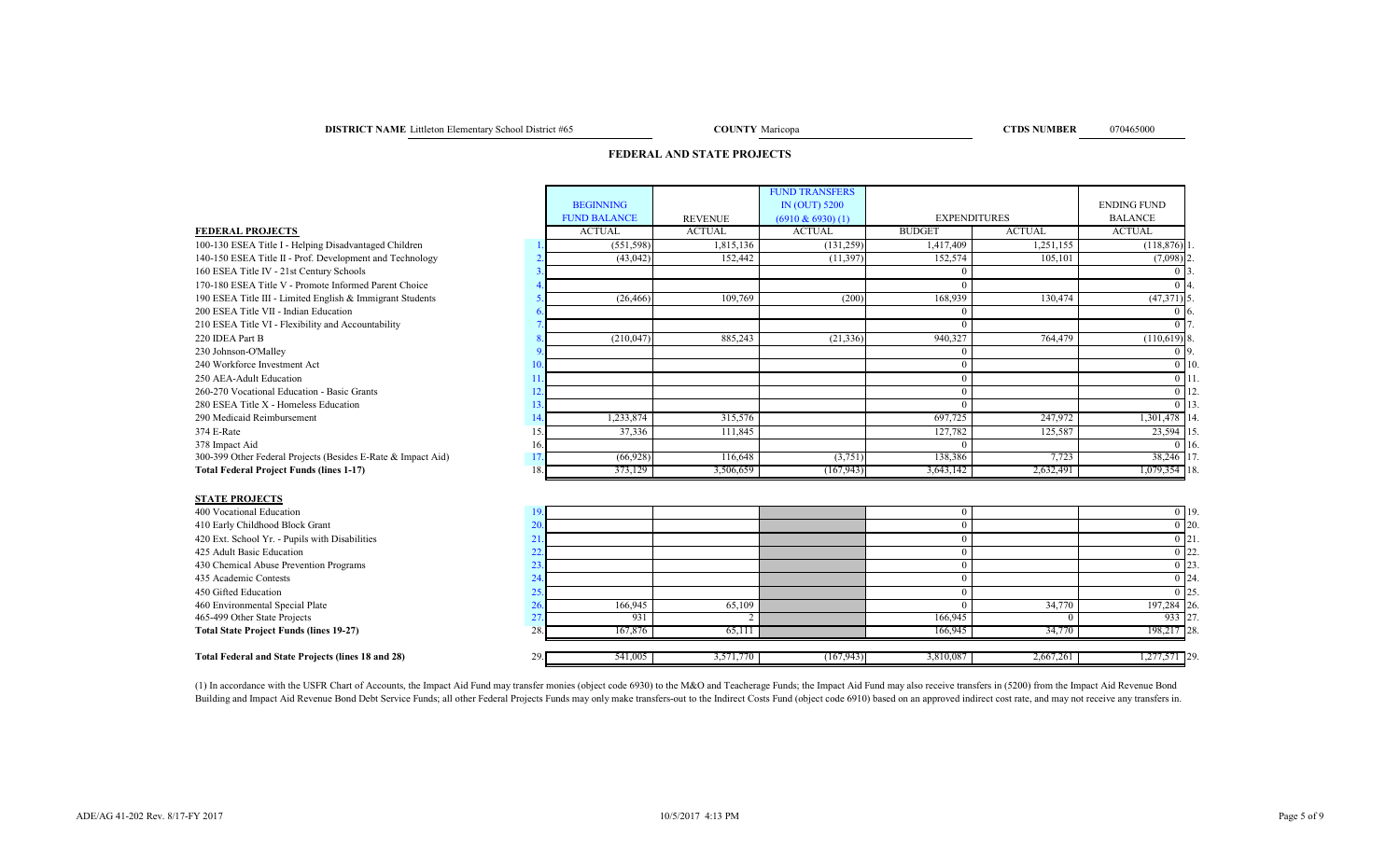### **DISTRICT NAME** Littleton Elementary School District #65 Maricopa Maricopa COUNTY Maricopa

|                                                |     |                     | REVENUES AND OTHER FUND TRANSFERS |               | EXPENDITURES AND OTHER         |                       |                    |                                           |                |               |
|------------------------------------------------|-----|---------------------|-----------------------------------|---------------|--------------------------------|-----------------------|--------------------|-------------------------------------------|----------------|---------------|
|                                                |     | <b>BEGINNING</b>    | <b>FINANCING SOURCES</b>          | IN (OUT)      |                                | <b>FINANCING USES</b> | <b>ENDING FUND</b> |                                           |                |               |
|                                                |     | <b>FUND BALANCE</b> | (excluding 5200)                  | 5200 (6930)   | (excluding $6910$ and $6930$ ) |                       | <b>BALANCE</b>     |                                           |                |               |
| <b>OTHER FUNDS</b>                             |     | <b>ACTUAL</b>       | <b>ACTUAL</b>                     | <b>ACTUAL</b> | <b>BUDGET</b>                  | <b>ACTUAL</b>         | <b>ACTUAL</b>      |                                           |                |               |
| 020 Instructional Improvement                  |     | 281,193             | 268,513                           |               | 286,573                        | 257,277               | 292,429            | <b>Instructional Improvement Fund 020</b> | <b>BUDGET</b>  | <b>ACTUAL</b> |
| 050 County, City, and Town Grants              |     | 2,363               | 4                                 |               | 2,340                          | $\overline{0}$        | 2,367              | Expenditures                              |                |               |
| 071 Structured English Immersion (1)           |     | $\overline{33}$     | $\Omega$                          |               |                                | $\Omega$              | 33                 | Teacher Compensation Increases            |                |               |
| 072 Compensatory Instruction (1)               |     | $\theta$            |                                   |               |                                | $\overline{0}$        |                    | Class Size Reduction                      | $\Omega$       |               |
| 500 School Plant                               |     | 171,464             | 20,681                            |               | 75,000                         | 7,581                 | 184,564            | <b>Dropout Prevention Programs</b>        | $\overline{0}$ |               |
| 515 Civic Center                               |     | 351,332             | 69,259                            |               | 153,084                        | 111,791               | 308,800            | <b>Instructional Improvement Programs</b> | 286,573        | 257,277       |
| 520 Community School                           |     | 121,359             | 8,768                             |               | 127,302                        | 924                   | 129,203            | Total Expenditures (lines 1-4)            | 286,573        | 257,277       |
| 525 Auxiliary Operations                       |     | 193,644             | 99,892                            |               | 235,940                        | 89,070                | 204,466            |                                           |                |               |
| 526 Extracurricular Activities Fees Tax Credit |     | 91.989              | 51,630                            |               | 130,050                        | 44,194                | 99,425             |                                           |                |               |
| 530 Gifts and Donations                        | 10  | 113,747             | 67,310                            |               | 146,511                        | 58,128                | 122,929 10.        |                                           |                |               |
| 535 Career & Tech. Ed. & Voc. Ed. Projects     | 11  |                     |                                   |               |                                |                       | $0 \mid 11$ .      |                                           |                |               |
| 540 Fingerprint                                | 12  | 132                 | 616                               |               | 6,000                          | 774                   | (26)               | 12.                                       |                |               |
| 545 School Opening                             | 13  | 2,979               | 18                                |               |                                |                       | 2,997              | 13                                        |                |               |
| 550 Insurance Proceeds                         | 14  | 6,754               | 31,829                            |               | 26,253                         | 31,033                | 7,550 14           |                                           |                |               |
| 555 Textbooks                                  | 15  | 17,153              | 1,610                             |               | 16.532                         | 1.669                 | 17,094             | 15.                                       |                |               |
| 565 Litigation Recovery                        | 16  | 55,639              | 1,278                             |               | 53,000                         |                       | 56,917 16.         |                                           |                |               |
| 570 Indirect Costs                             | 17  | 875,179             | 3,814                             | 450,043       | 685,170                        | 460,520               | 868,516 17.        |                                           |                |               |
| 575 Unemployment Insurance                     | 18  | 167,800             | 963                               |               | 125,000                        | 7,924                 | 160,839            | 18                                        |                |               |
| 580 Teacherage                                 | 19  |                     |                                   |               |                                |                       |                    | <b>19.</b>                                |                |               |
| 585 Insurance Refund                           | 20  | 15,154              | 90                                |               | 10,000                         |                       | 15,244 20          |                                           |                |               |
| 590 Grants and Gifts to Teachers               | 21  |                     |                                   |               |                                |                       | $\Omega$           | 121                                       |                |               |
| 595 Advertisement                              | 22  | 899                 | $\sim$                            |               |                                |                       | 904                | 22                                        |                |               |
| 596 Joint Technical Education                  | 23  |                     |                                   |               | $\Omega$                       |                       | 0 <sup>23</sup>    |                                           |                |               |
| 620 Adjacent Ways                              | 24  | 176,246             | 648,426                           |               | 625,000                        | 439,714               | 384,958            |                                           |                |               |
| 630 Bond Building                              | 25  | 830,493             | 2,398,304                         |               | 830,493                        | 876,195               | 2,352,602          |                                           |                |               |
| 639 Impact Aid Revenue Bond Building           | 26  |                     |                                   |               |                                |                       | $0\,126$           |                                           |                |               |
| 650 Gifts and Donations-Capital                | 27  | 360,326             | 248,115                           |               | 325,000                        |                       | 608,441            | 27                                        |                |               |
| 660 Condemnation                               | 28  |                     |                                   |               |                                |                       |                    | 28                                        |                |               |
| 665 Energy and Water Savings                   | 29  |                     |                                   |               | $\Omega$                       |                       | $0\,$ 29.          |                                           |                |               |
| 686 Emergency Deficiencies Correction          | 30  |                     | 1,977                             |               | $\Omega$                       |                       | 1,977 30.          |                                           |                |               |
| 691 Building Renewal Grant                     | 31  | $\Omega$            | 264,470                           |               |                                | 253,222               | 11,248 31          |                                           |                |               |
| 695 New School Facilities                      | 32  |                     |                                   |               |                                |                       | 0 32               |                                           |                |               |
| 700 Debt Service                               | 33. | 2,034,261           | 2,965,883                         |               | 2,450,646                      | 2,451,946             | 2,548,198          | 133                                       |                |               |
| 720 Impact Aid Revenue Bond Debt Service       | 34  |                     |                                   |               |                                |                       |                    |                                           |                |               |
| 850 Student Activities                         | 35  | 43,802              | 28,617                            |               |                                | 29,853                | 42,566 35          |                                           |                |               |
| Other                                          | 36  |                     |                                   |               | $\Omega$                       |                       | $\theta$           | 36.                                       |                |               |
| <b>INTERNAL SERVICE FUNDS 950-989</b>          |     |                     |                                   |               |                                |                       |                    |                                           |                |               |
| 9 Self Insurance                               |     |                     |                                   |               |                                |                       | $\overline{0}$     |                                           |                |               |
| 955 Intergovernmental Agreements               |     | 66,966              | 86,537                            |               | 109,700                        | 71,561                | 81,942             |                                           |                |               |
| 9 OPEB                                         |     |                     |                                   |               |                                |                       |                    |                                           |                |               |
| 956 IGA Fiscal Agent - Westside Impact         |     | 29,401              | 73,121                            |               | 71,376                         | 74,027                | 28,495 4.          |                                           |                |               |

| <b>Instructional Improvement Fund 020</b> | <b>BUDGET</b> | <b>ACTUAL</b> |  |
|-------------------------------------------|---------------|---------------|--|
| Expenditures                              |               |               |  |
| Teacher Compensation Increases            |               |               |  |
| Class Size Reduction                      |               |               |  |
| <b>Dropout Prevention Programs</b>        |               |               |  |
| <b>Instructional Improvement Programs</b> | 286,573       | 257,277       |  |
| Total Expenditures (lines 1-4)            | 286.573       |               |  |

(1) Actual Revenues and Actual Expenditures should agree with Supplement, page 3, Fund 071—line 13 and Fund 072—line 26.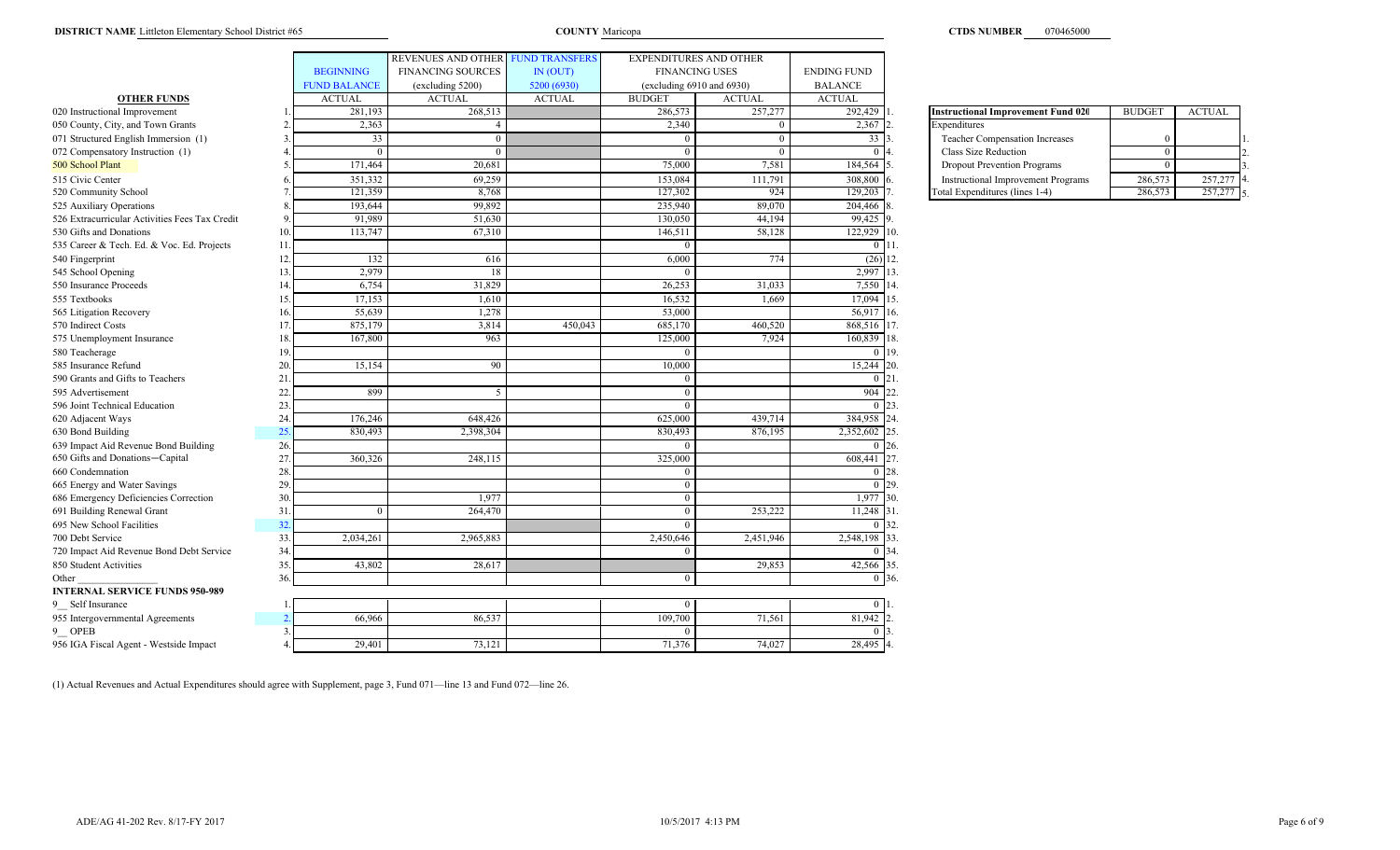| <b>DISTRICT NAME</b> Littleton Elementary School District #65                                                                                                                                                                                                                                                                                                                                                   | <b>COUNTY Maricopa</b><br><b>CTDS NUMBER</b><br>070465000                                                                                                  |                                    |
|-----------------------------------------------------------------------------------------------------------------------------------------------------------------------------------------------------------------------------------------------------------------------------------------------------------------------------------------------------------------------------------------------------------------|------------------------------------------------------------------------------------------------------------------------------------------------------------|------------------------------------|
| A. Bonds and Short-term Debt<br>\$20,730,000 1<br>1. Bonds Outstanding, July 1, 2016                                                                                                                                                                                                                                                                                                                            | E. Total salaries and benefits expenditures related to an agreement with Department<br>of Labor to settle a decision based on the Fair Labor Standards Act | \$0                                |
| 2. Bonds issued during FY 2017<br>2,390,000<br>3. Bonds retired during FY 2017<br>1,590,000 3<br>\$21,530,000 4<br>4. Bonds Outstanding, June 30, 2017                                                                                                                                                                                                                                                          | F. Rewards, Discounts, Incentives, and Other Financial Consideration Received                                                                              |                                    |
| 5. Short-term Debt Outstanding, July 1, 2016<br>$$0\,$ 5.<br>$$0\degree 6.$<br>6. Short-term Debt Outstanding, June 30, 2017                                                                                                                                                                                                                                                                                    | from Credit Card Companies (A.R.S. §35-391)                                                                                                                |                                    |
| B. District Assessed Valuation and Other District Information<br>1. FY 2017 Assessed Valuations and Tax Rates<br>2.3291<br>a. Primary<br>Tax Rate<br>\$216,865,601<br>\$294,745,409<br>3.6399<br>b. Secondary<br>Tax Rate<br>2. Number of Schools<br>3. Actual Days in Session<br>180<br>4. Area of School District (Square Miles)<br>30<br>(Report this WHETHER OR NOT district changed boundaries in FY 2017) | G. Cash and Investments held at June 30, 2017<br>1. Sinking funds<br>2. Bond funds<br>3. Other funds, except for any employee retirement funds             | \$0<br>\$2,352,603<br>\$12,216,970 |
| C. County Approved Liabilities incurred in excess of<br>Unrestricted<br>district budget $(A.R.S. §15-907)$<br>M & O<br>Capital Outlay<br>1. Destruction or damage<br>2. Excessive/unexpected legal expenses<br>3. Mitigation or removal of health or safety hazard                                                                                                                                              |                                                                                                                                                            |                                    |
| D. Current Expenditures by Category<br>\$19,574,478<br>1. Classroom Instruction excl. Supplies (Function 1000, except line 2 amount)<br>\$1,445,412<br>2. Classroom Supplies (Function 1000, Object Code 6600)                                                                                                                                                                                                  |                                                                                                                                                            |                                    |

2. Classroom Supplies (*Function 1000, Object Code 6600)* \$1,445,412<br>3. Administration (*Functions 2300, 2400, 2500, & 2900*) \$4,554,092

4. Support Services—Students *(Function 2100)* \$3,422,676

*3100, & 3400)* \$12,337,015<br> **1980** Total Current Expenditures \$41,333,673

3. Administration *(Functions 2300, 2400, 2500, & 2900)* 

6. Total Current Expenditures

5. All Other Support Services & Operations *(Functions 2200, 2600, 2700,* 

\$0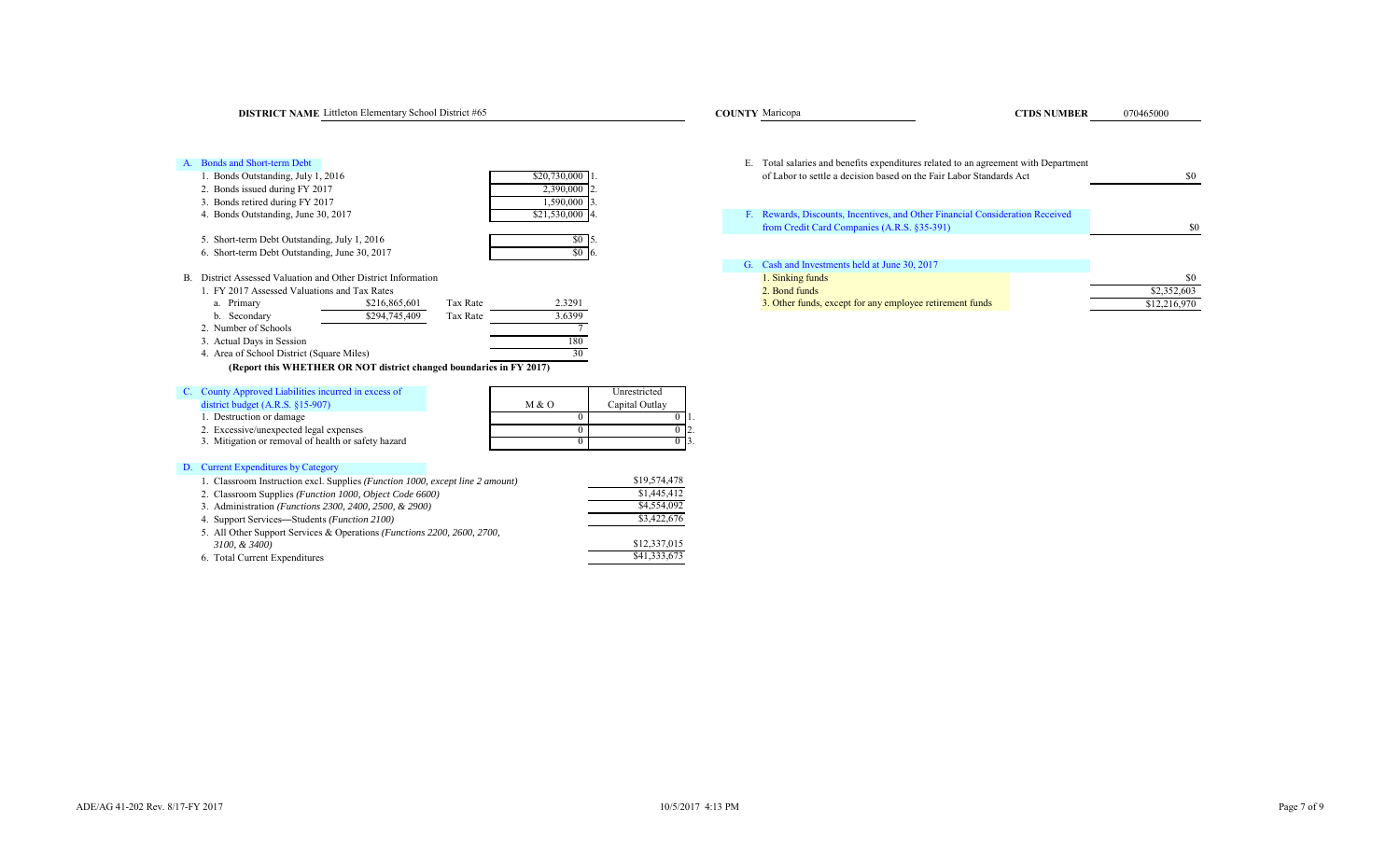# **A. ENROLLMENT OF GIFTED PUPILS BY GRADE (A.R.S. §15-779.02)**

| Areas of Identification [A.R.S. $\S15-203(A)(15)$ ] | <b>GRADE</b> |  |  |  |  |  |  |    |    |  |                      |
|-----------------------------------------------------|--------------|--|--|--|--|--|--|----|----|--|----------------------|
|                                                     |              |  |  |  |  |  |  |    | 10 |  | TOTAL                |
| 1. Quantitative Reasoning                           |              |  |  |  |  |  |  |    |    |  | 40 1.                |
| 2. Verbal Reasoning                                 |              |  |  |  |  |  |  |    |    |  | $1 \, 2.$            |
| 3. Nonverbal Reasoning                              |              |  |  |  |  |  |  |    |    |  | 84 I3                |
| 4. Total Duplicated Enrollment (lines 1-3)          |              |  |  |  |  |  |  | ∠∪ |    |  | $135$ $\blacksquare$ |

|                                           |               | PROGRAM PROGRAM | GIFTED PUPILS (ELEMENTARY, SECONDARY, AND TOTAL)                        |  |
|-------------------------------------------|---------------|-----------------|-------------------------------------------------------------------------|--|
|                                           | 200           | 200             | Actual Expenditures for all Gifted Programs:                            |  |
|                                           | <b>BUDGET</b> | ACTUAL          | 339,970<br>K-8                                                          |  |
| 1. Total All Disability Classifications   | 5,401,687     | 5.301.897 1.    | $9 - 12$                                                                |  |
| 2. Gifted Education                       | 354,928       | 339,970 2.      | 339,970<br>Total                                                        |  |
| 3. Remedial Education                     |               |                 |                                                                         |  |
| 4. ELL Incremental Costs                  |               | 0 I 4           | <b>D. EXPENDITURES FOR AUDIT SERVICES</b>                               |  |
| 5. ELL Compensatory Instruction           |               |                 | <b>ACTUAL</b><br><b>BUDGET</b>                                          |  |
| 6. Vocational and Technological Education |               | 0 I to          | 38,407<br>1. Nonfederal Audit Expenditures - M&O Fund<br>43,100<br>6350 |  |
| 7. Career Education                       |               |                 | 2. Federal Audit Expenditures - All Funds<br>6330                       |  |
| 8. Total (lines 1-7)                      | 5,756,615     | $5,641,867$ 8.  |                                                                         |  |

# **B. M&O SPECIAL EDUCATION PROGRAMS BY TYPE CONSUMING THE CONSUMING CONSUMING THE CONSUMING AND OPERATION FUND EXPENDITURES FOR GIFTED PUPILS (ELEMENTARY, SECONDARY, AND TOTAL)**

| 200       | 200            |            | Actual Expenditures for all Gifted Programs: |      |               |
|-----------|----------------|------------|----------------------------------------------|------|---------------|
| BUDGET    | <b>ACTUAL</b>  |            | 339,970<br>K-8                               |      |               |
| 5,401,687 | $5,301,897$ 1. |            | $9-12$                                       |      |               |
| 354,928   |                | 339,970 2. | 339,970<br>Total                             |      |               |
|           |                |            |                                              |      |               |
|           |                | - 14.      | <b>D. EXPENDITURES FOR AUDIT SERVICES</b>    |      |               |
|           |                | IJ.        |                                              |      | <b>BUDGET</b> |
|           |                | -16.       | 1. Nonfederal Audit Expenditures - M&O Fund  | 6350 |               |
|           |                |            | 2. Federal Audit Expenditures - All Funds    | 6330 |               |

# **E. MAINTENANCE AND OPERATION FUND EXPENDITURES FOR PERFORMANCE PAY (A.R.S. §15-920)**

Actual Expenditures made in FY 2017 \$

# **E. TUITION**

## **Type 03 Districts Only**

10. Total (lines 1-9)

 **Non-Type 03 Districts** 5. Tuition to Other Arizona Districts (object 6561) 6. Tuition to Out-of-State Districts (object 6562)  **All Districts** 7. Tuition to Private Schools (object 6563) 8. Tuition to Ed Services\Coops\IGAs (object 6564) 9. Tuition Other (object 6569) (1) 2. Tuition to Other Arizona Districts for all other students (objects 6561) 4. Tuition to Out-of-State Districts for all other students (objects 6562) 1. Tuition to Other Arizona Districts for **high school students only** (objects 6561 & 6565) 3. Tuition to Out-of-State Districts for **high school students only** (objects 6562 & 6565)

|            |         | Tuition Expenditures |          |    |
|------------|---------|----------------------|----------|----|
| Operations | Capital | Debt                 | Total    |    |
|            |         |                      | $\theta$ | 1. |
|            |         |                      |          |    |
|            |         |                      |          | 2. |
|            |         |                      | $\Omega$ | 3. |
|            |         |                      |          | 4. |

| 431,789 7. |  | 431,789 |
|------------|--|---------|
|            |  |         |
| 41,709 9.  |  | 41,709  |
| 473,498 10 |  | 473,498 |

(1) Tuition paid to the State and other governmental organizations, such as the Arizona School for the Deaf and Blind, as reimbursement for providing specialized instructional services to students residing within the boundaries of the paying district.